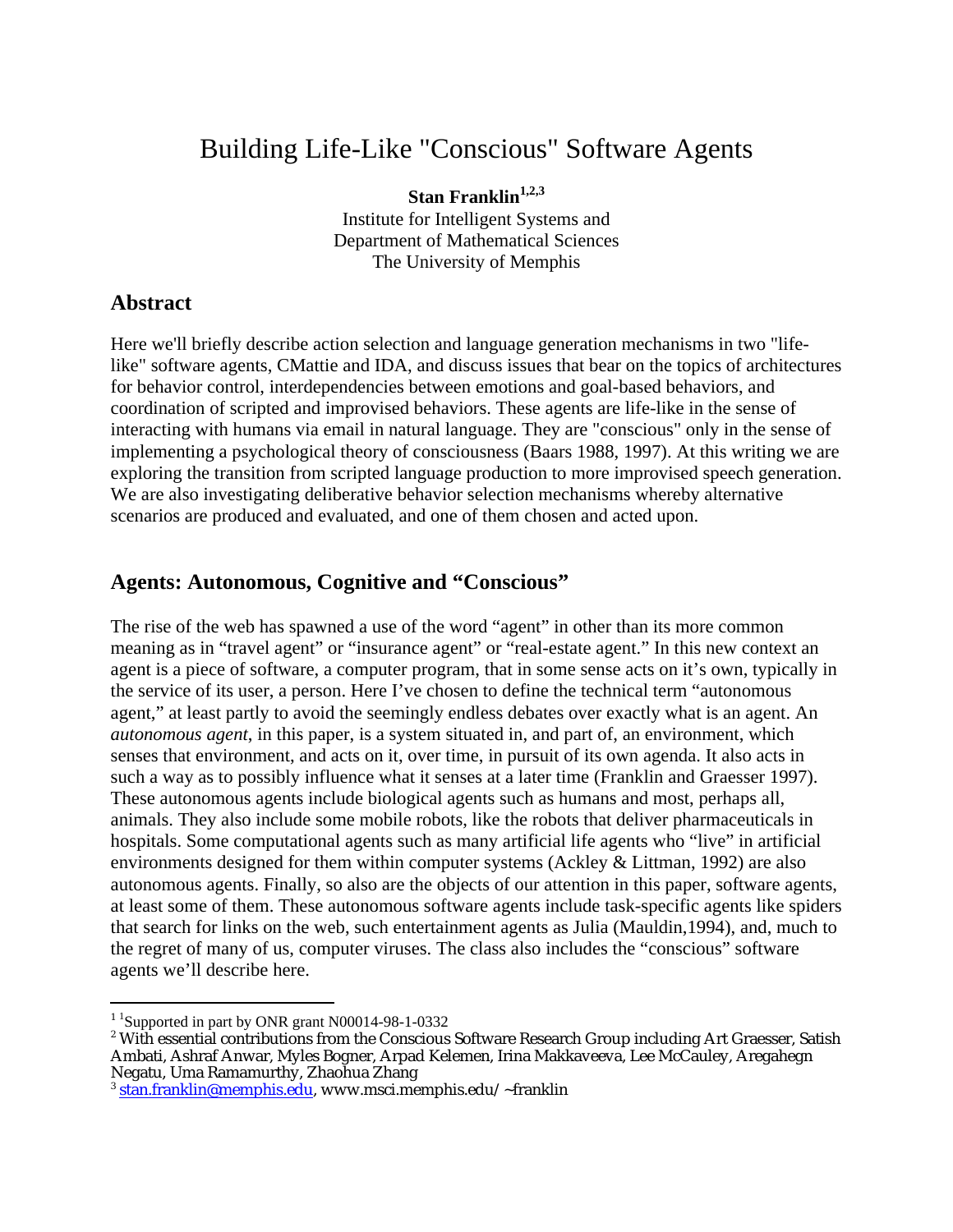But the notion of autonomous agent turns out to be too broad for our needs; it even includes a thermostat. So, let's restrict it to make it more suitable. Suppose we equip our autonomous agent, with cognitive features, interpreting "cognitive" broadly so as to include emotions and such. Choose these features from among multiple senses, perception, short and long term memory, attention, planning, reasoning, problem solving, learning, emotions, moods, attitudes, multiple drives, etc., and call the resulting agent a *cognitive agent* (Franklin 1997). Cognitive agents would include humans, some of our primate relatives, and perhaps elephants, some cetaceans, and perhaps even Alex, an African grey parrot (Pepperberg 1994). Examples are rare among non-biological agents, perhaps eventually including Rod Brooks' humanoid robot Cog (Brooks 1997)]], some agents modeled on Sloman's architectural scheme (Sloman 1996), our own software agents VMattie, CMattie and IDA to be described below, and a handful of others.

Though quite ill defined, cognitive agents can play a useful, even a synergistic role in the study of human cognition, including consciousness. Here's how it can work. A theory of cognition constrains the design of a cognitive agent that implements that theory. While a theory is typically abstract, functional and only broadly sketches an architecture, an implemented design must provide a fully articulated architecture, and the mechanisms upon which it rests. This architecture and these mechanisms serve to flesh out the theory, making it more concrete. Also, every design decision taken during an implementation constitutes a hypothesis about how human minds work. The hypothesis says that humans do it the way the agent was designed to do it, whatever "it" was. These hypotheses will suggest experiments with humans by means of which they can be tested. Conversely, the results of such experiments will suggest corresponding modifications of the architecture and mechanisms of the cognitive agent implementing the theory. The concepts and methodologies of cognitive science and of computer science will work synergistically to enhance our understanding of mechanisms of mind. I have written elsewhere in much more depth about this research strategy (Franklin 1997). A paper currently being prepared will detail hypotheses suggested by the CMattie model to be described below (Bogner, Franklin, Graesser and Baars, in preparation).

Here we'll be concerned with *"conscious" software agents.* These agents are cognitive agents in that they consist of modules for perception, action selection (including constraint satisfaction and deliberation), several working memories, associative memory, episodic memory, emotion, several kinds of learning, and metacognition. They model much of human cognition. But, in addition, these agents include a module that models human consciousness according to global workspace theory (Baars 1988, 1997). Our aim in this work is twofold. We want to produce a useful conceptual and computational model of human cognition and consciousness. At the same time we aim to produce more flexible, more human-like AI systems.

In global workspace theory Baars postulates that human cognition is implemented by a multitude of relatively small, special purpose processes, almost always unconscious. Communication between them is rare and over a narrow bandwidth. Coalitions of such processes find their way into a global workspace (and into consciousness). This limited capacity workspace serves to broadcast the message of the coalition to all the unconscious processors, in order to recruit other processors to join in handling the current novel situation, or in solving the current problem. Thus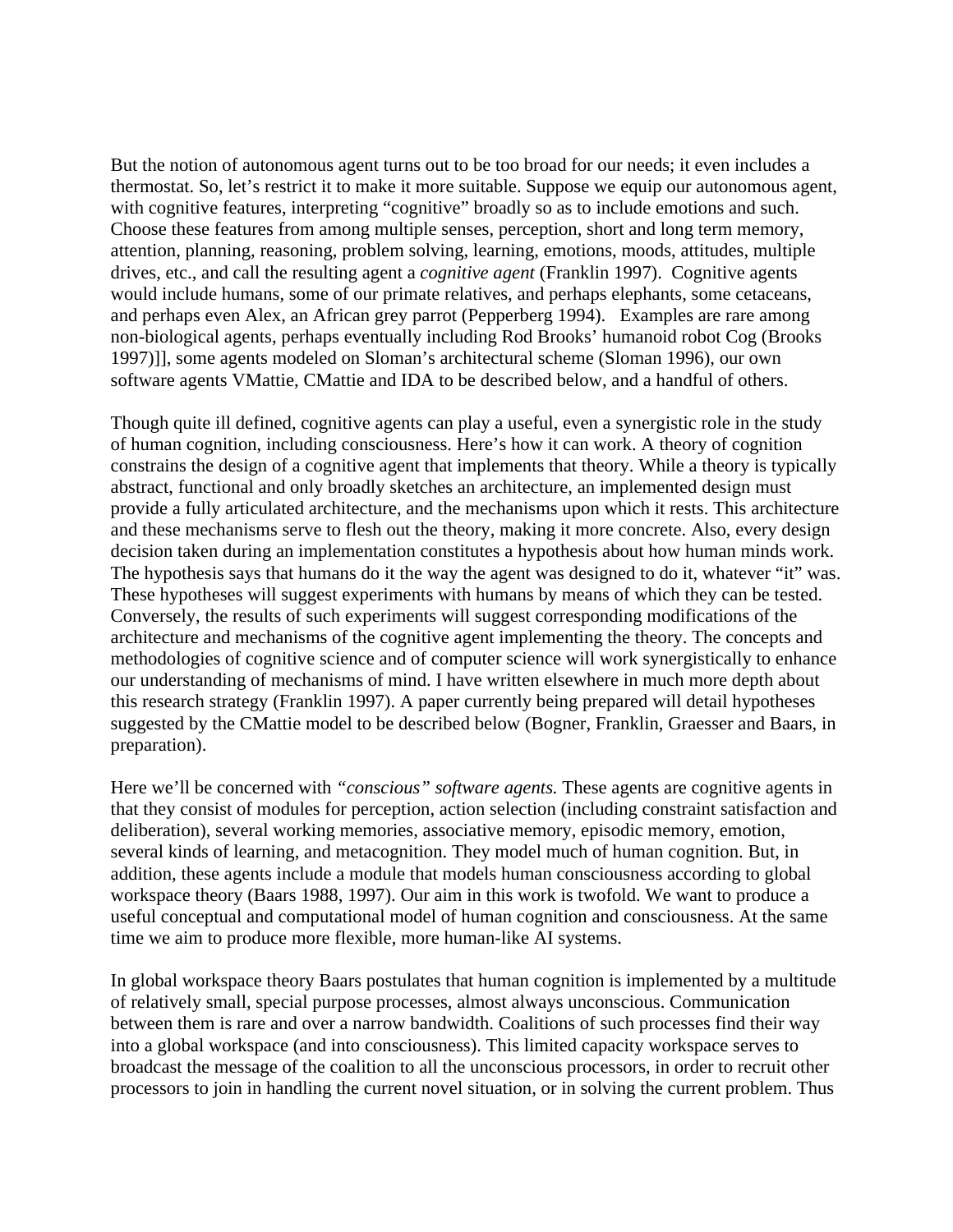consciousness, according to this theory, allows us to deal with novelty or problematic situations that can't be dealt with efficiently, or at all, by habituated unconscious processes. This is the key insight of global workspace theory. There's much, much more to it than is stated here including volitional action via William James' ideamotor theory.

## **CMattie**

CMattie is a "conscious" clerical software agent (Bogner, Ramamurthy and Franklin 2000; McCauley and Stan Franklin 1998; Ramamurthy, Bogner, and Franklin 1998, Zhang, Franklin and Dasgupta 1998). She composes and emails out weekly seminar announcements, having communicated by email with seminar organizers and announcement recipients in natural language. She maintains her mailing list, reminds organizers who are late with their information, and warns of space and time conflicts. There is no human involvement other than these email messages. CMattie's cognitive modules include perception, learning, action selection, associative memory, "consciousness," emotion and metacognition.

Perception in CMattie consists mostly of understanding incoming email messages in natural language. In sufficiently narrow domains, natural language understanding may be achieved via an analysis of surface features without the use of a traditional symbolic parser. Allen describes this approach as complex, template-based matching, natural language processing (1995). CMattie's limited domain requires her to deal with only a dozen or so distinct message types, each with relatively predictable content. This allows for surface level natural language processing. CMattie's language understanding module has been implemented as a Copycat-like architecture (Hofstadter et al 1994) though her understanding takes place differently. The mechanism includes a slipnet storing domain knowledge, and a pool of codelets (processors) specialized for specific recognition and identification tasks, along with templates for building and verifying understanding. Together they constitute an integrated sensing system for the autonomous agent CMattie. With it she's able to recognize, categorize and understand incoming email messages.

We include in CMattie mechanisms for emotions (McCauley & Franklin 1998). CMattie may "experience" such emotions as guilt at not getting an announcement out on time, frustration at not understanding a message, and anxiety at not knowing the speaker and title of an impending seminar. Action selection will be influenced by emotions via their effect on drives, modeling recent work on human action selection (Damasio 1994).

CMattie can "experience" four basic emotions, anger, fear, happiness and sadness. These emotions can vary in intensity as indicated by their activation levels. For example, anger can vary from mild annoyance to rage as its activation rises. A four vector containing the current activations of these four basic emotions represents CMattie's current emotional state. Like humans, there's always some emotional state however slight. Also like humans, her current emotional state is often some complex combination of basic emotions or results from some particular changes in them. The effect of emotions on codelets, drives, etc. varies with their intensity. Fear brought on by an imminent shutdown message might be expected to strengthen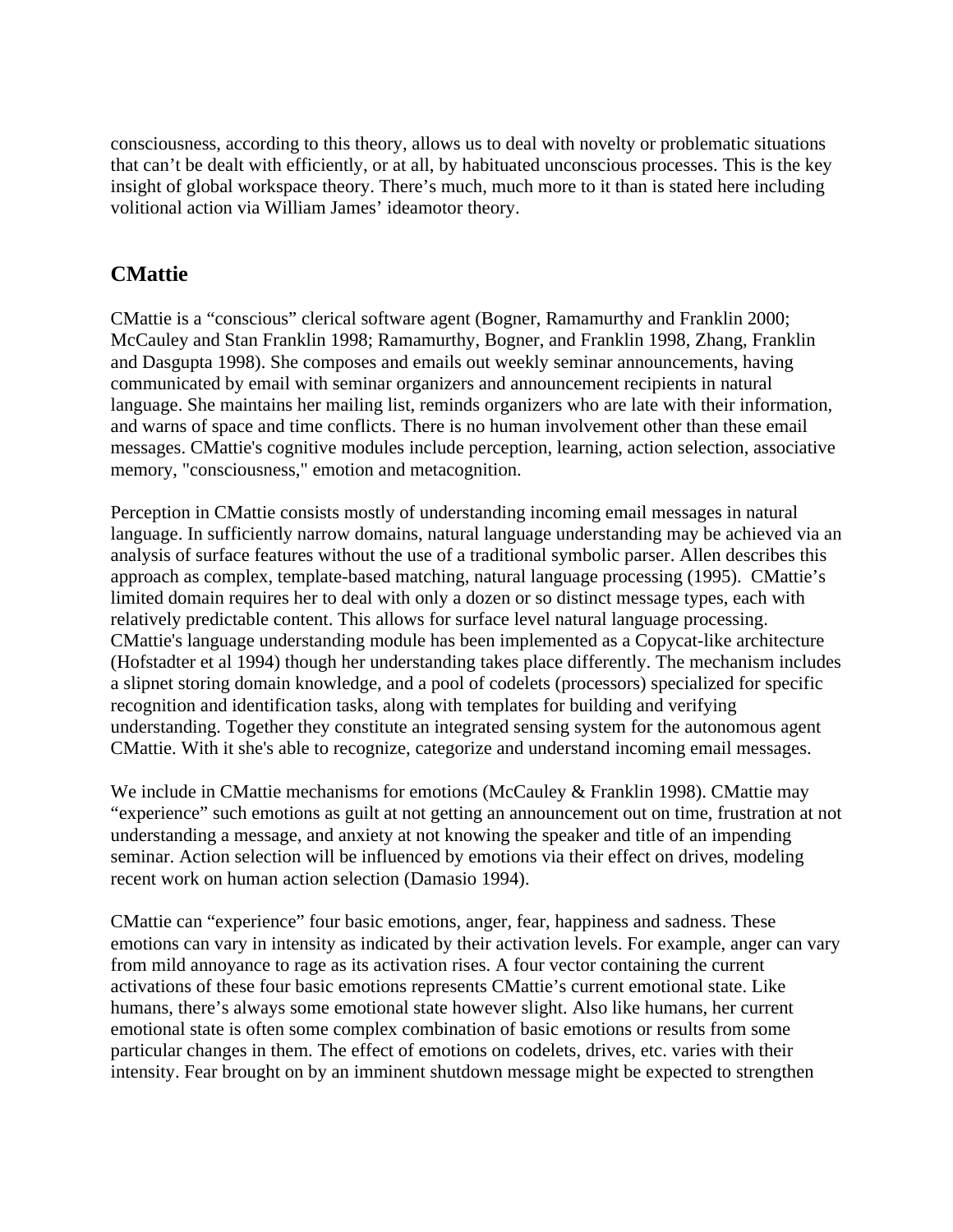CMattie's self-preservation drive resulting in additional activation going from it into the behavior net.

CMattie's emotional codelets serve to change her emotional state. When its preconditions are satisfied, an emotional codelet will enhance or diminish one of the four basic emotions. An emotion can build till saturation occurs. Repeated emotional stimuli result in habituation. Emotion codelets can also combine to implement more complex secondary emotions that act by affecting more than one basic emotion at once. Emotion codelets also serve to enhance or diminish the activation of other codelets, and to increase or decrease the strength of drives, thereby influencing CMattie's choice of behaviors.

CMattie depends on a greatly enhanced version of a behavior net (Maes 1989) for high-level action selection in the service of their several parallel, built-in drives. These drives vary in urgency as time and the environment change. Behaviors are typically mid-level actions, many depending on several codelets for their execution. An expanded account of the operation of this action selection mechanism appears in the next section.

CMattie employs sparse distributed memory (SDM) as its major associative memory (Kanerva 1988). SDM is a content addressable memory that, in many ways, is an ideal computational mechanism for use as a long-term associative memory. Being content addressable means that items in memory can be retrieved by using part of their contents as a cue, rather than having to know the item's address in memory.

The inner workings of SDM rely on large binary spaces, that is, spaces of vectors containing only bits, zeros and ones. These binary vectors, called words, serve as both the addresses and the contents of the memory. The dimension of the space determines the richness of each word. These spaces are typically far too large to implement in any conceivable computer. Approximating the space uniformly with a possible number of actually implemented, hard locations surmounts this difficulty. The number of such hard locations determines the carrying capacity of the memory. Features are represented as groups of bits. Groups of features are concatenated to form a word. When writing a word to memory, a copy of the word is placed in all close enough hard locations. When reading a word, a close enough cue would reach all close enough hard locations and get some sort of average out of them. Reading is not always successful. Depending on the cue and the previously written information, convergence or divergence during a reading operation may occur. If convergence occurs, the pooled word will be the closest match (with abstraction) of the input reading cue. On the other hand, when divergence occurs, there is no relation -in generalbetween the input cue and what is retrieved from memory.

SDM is much like human long-term memory. A human often knows what he does or doesn't know. If asked for a telephone number I've once known, I may search for it. When asked for one I've never known, an immediate "I don't know" response ensues. SDM makes such decisions based on the speed of convergence. The reading of memory in SDM is an iterative process. The cue is used as an address. The content at that address is read as a second address, and so on to convergence, that is, until subsequent contents look alike. If it doesn't quickly converge, an "I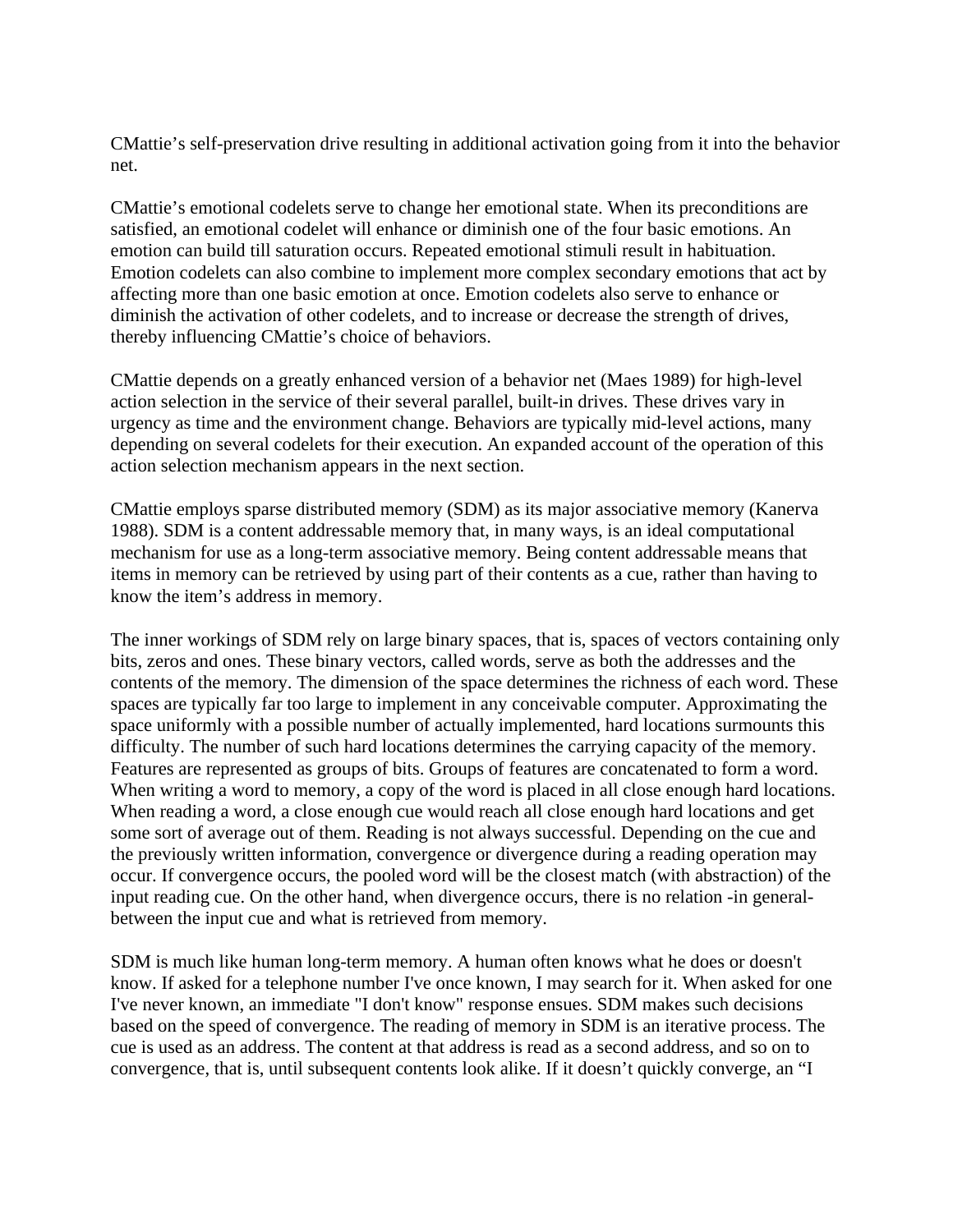don't know" is the response. The "on the tip of my tongue phenomenon" corresponds to being just at the threshold of convergence. Another similarity is the power of rehearsal during which an item would be written many times and, at each of these, to a thousand locations That's the "distributed" part of sparse distributed memory. A well-rehearsed item can be retrieved with smaller cues. Another similarity is forgetting, which would tend to increase over time as a result of other similar writes to memory.

How does the agent use this associative memory? As one example, let's suppose an email message for CMattie arrives, is transferred into the perceptual workspace (working memory), and is descended upon by perceptual codelets looking for words or phrases they recognize. When such are found, nodes in the slipnet (a semantic net type mechanism with activation passing that acts as a perceptual and conceptual knowledge structure) are activated, a message type is selected, and the appropriate template filled. The information thus created from the incoming message is then written to the perception registers in the focus, making it available to the rest of the system.

The contents of the focus are then used as an address to query associative memory. The results of this query, that is, whatever CMattie associates with this incoming information, are written into their own registers in the focus. This may include some emotion and some previous action. Attention codelets then attempt to take this information to "consciousness." They bring along any discrepancies they may find, such as missing information, conflicting seminar times, etc. Information about the current emotion and the currently executing behavior are written to the focus by appropriate codelets. The current percept, consisting of the incoming information as modified by associations and the current emotion and behavior are then written to associative memory. Those percepts carrying strong emotions are written repeatedly yielding stronger associations. IDA handles perception in much the same way.

Metacognition should include knowledge of one's own cognitive processes, and the ability to actively monitor and consciously regulate them. This would require self-monitoring, selfevaluation, and self-regulation. Following Minsky, we'll think of CMattie's "brain" as consisting of two parts, the A-brain and the B-brain (1985) The A-brain consists of all the other modules of the agent's architecture. It performs all of her cognitive activities except metacognition. Its environment is the outside world, a dynamic, but limited, real world environment. The B-brain, sitting on top of the A-brain, monitors and regulates it. The B-brain's environment is the A-brain, or more specifically, the A-brain's activities.

The metacognitive module in this agent looks like an autonomous agent in its own right. It senses the A-brain's activity and acts upon it over time in pursuit of its own agenda. It's also structurally coupled to its quite restricted environment deriving its agenda from built in metacognitive drives. One such is to interrupt oscillatory behavior. Another such might be to keep the agent more on task, that is, to make it more likely that a behavior stream would carry out to completion. Yet another would push toward efficient allocation of resources. The mechanism is based on Holland's classifier systems (1986).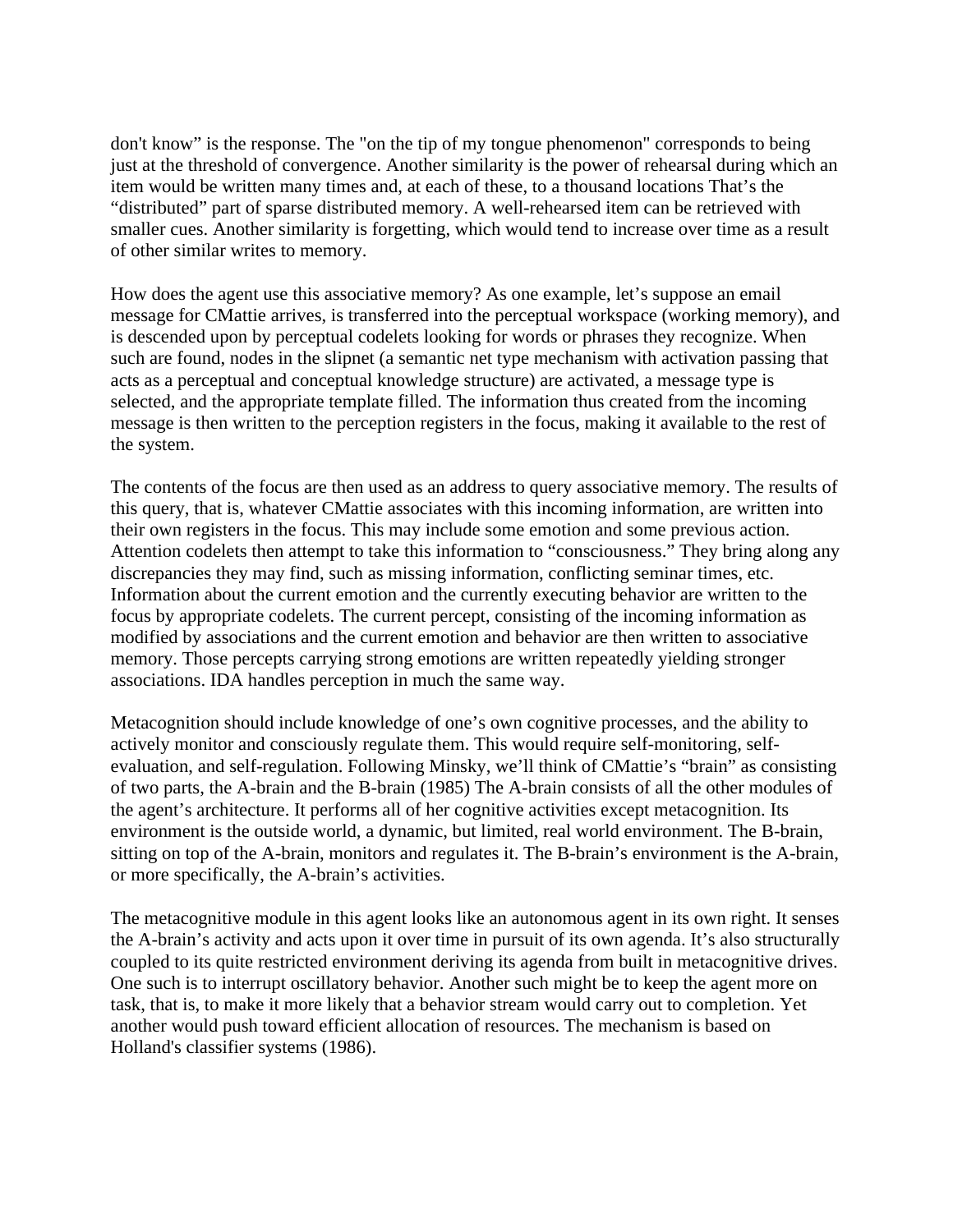In the CMattie architecture (see Figure 1 below) the processors postulated by global workspace theory are implemented by codelets, small pieces of code. The use of these codelets and their associations were inspired by Jackson's pandemonium theory (1987). Codelets are specialized for some simple task and often play the role of demon waiting for appropriate condition under which to act. The apparatus for producing "consciousness" consists of a coalition manager, a spotlight controller, a broadcast manager, and a collection of attention codelets (earlier misnamed "conscious" codelets, or "consciousness" codelets as in Figure 1 below) who recognize novel or problematic situations (Bogner, 1998; Bogner, Ramamurthy, and Franklin, 2000). Each attention codelet keeps a watchful eye out for some particular situation to occur that might call for "conscious" intervention. Upon encountering such a situation, the appropriate attention codelet will be associated with the small number of codelets that carry the information describing the situation. This association should lead to the collection of this small number of codelets, together with the attention codelet that collected them, becoming a coalition. Codelets also have activations. The attention codelet increases its activation in order that the coalition might compete for "consciousness" if one is formed.



Figure 1. The CMattie Architecture (including codelets)

CMattie's coalition manager is responsible for forming and tracking coalitions of codelets. Such coalitions are initiated on the basis of the mutual associations between the member codelets. Since association can both increase and diminish, the forming and tracking of coalitions is a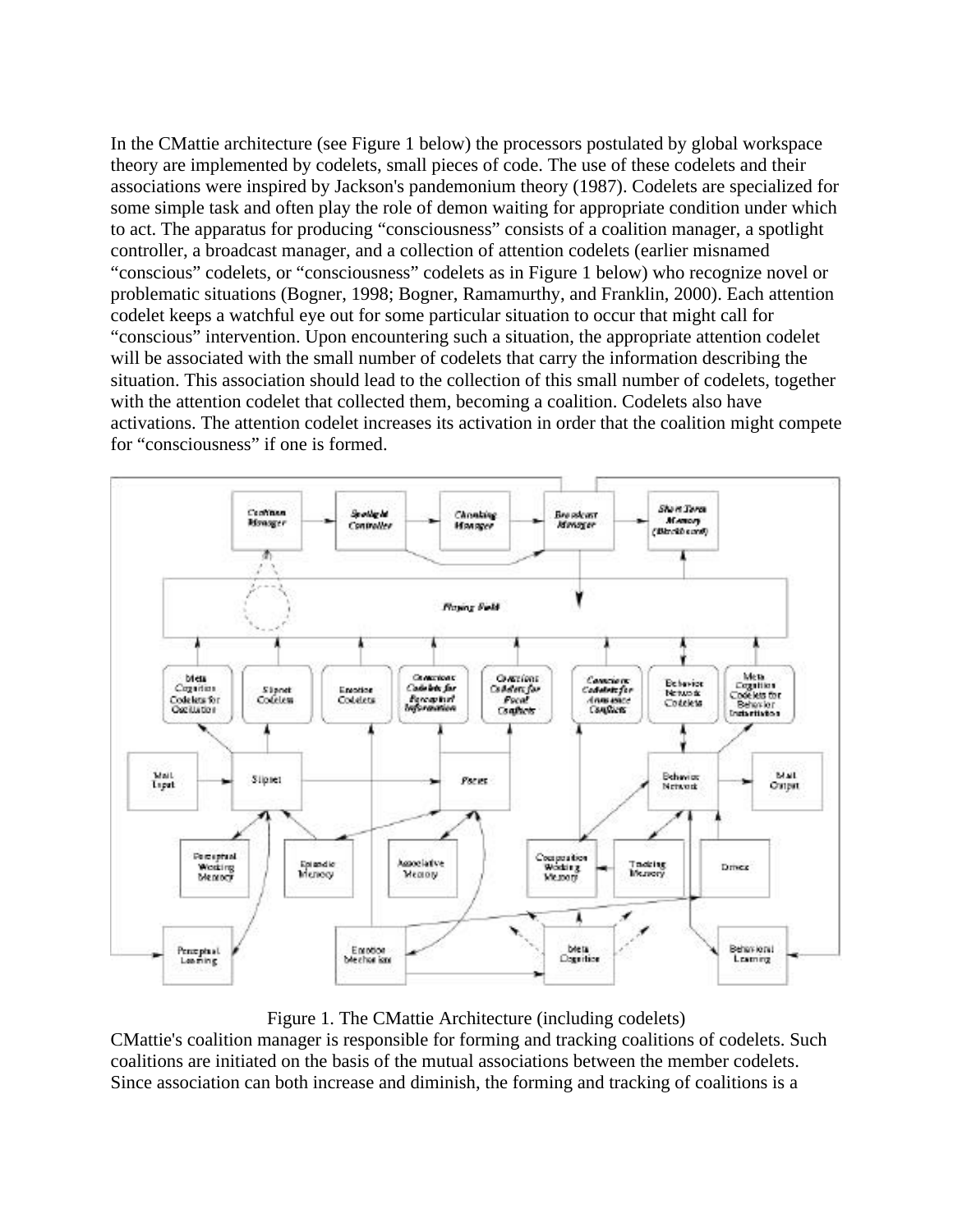dynamic process. Coalitions appear and disappear. Codelets may leave one coalition, and may join another. At any given time, one of these coalitions finds it way to "consciousness." This is effected by the spotlight controller who chooses the coalition with the highest average activation among its member codelets. Global workspace theory calls for the contents of "consciousness" to be broadcast to each of the codelets. The broadcast manager accomplishes this.

There's more to CMattie's architecture and mechanisms than can be adequately dealt with in a single journal article. A look at Figure 1 reveals several modules that haven't been mentioned, for example, chunking manager, episodic memory, perceptual learning and behavioral learning. The chunking manager gathers highly associated coalitions of codelets in to a single "super" codelet in the manner of concept demons from pandemonium theory (Jackson 1987), or of chunking in SOAR (Laird, Newell and Rosenbloom 1987). CMattie's episodic memory is cased based in order to be useful to the perceptual and behavior modules that will learn new concepts (Ramamurthy, Bogner and Franklin 1998), and new behaviors (Negatu and Franklin 1999) from interactions with seminar organizers. For example, CMattie might learn how a thesis defense differs from a seminar, and the behaviors appropriate to one.

#### **IDA**

IDA (Intelligent Distribution Agent) is to be a conscious software agent developed for the US Navy (Franklin, Kelemen, and McCauley 1998). At the end of each sailor's tour of duty, he or she is assigned to a new billet. This assignment process is called distribution. The Navy employs some 300 people, called detailers, full time to effect these new assignments. IDA's task is to facilitate this process, by playing the role of detailer. Designing IDA presents both communication problems, and action selection problems involving constraint satisfaction. She must communicate with sailors via email and in natural language, understanding the content and producing life-like responses. Sometimes she will initiate conversations. She must access a number of databases, again understanding the content. She must see that the Navy's needs are satisfied, for example, by having the required number of sonar technicians on a destroyer with the required types of training. In doing so she must adhere to some ninety policies. She must hold down moving costs. And, she must cater to the needs and desires of the sailor as well as is possible. Finally, she must write the orders and start them on the way to the sailor.

IDA's architecture and mechanisms are largely modeled after those of CMattie described above, though more complex (see Figure 2 below). IDA's perception mechanism will handle incoming email messages from sailors in much the same way as was described above for CMattie, though she'll require a much more extensive slipnet and a larger corps of supporting codelets. IDA must also understand data retrieved from a sailor's personnel record, from a listing of currently available jobs, and from other databases. Though this kind of perception is much easier than understanding natural language, it still requires additional perceptual mechanisms for IDA.

IDA's emotion mechanism has also been considerably expanded. This includes the merging of emotion codelets with attention codelets as well as the introduction of a network of passing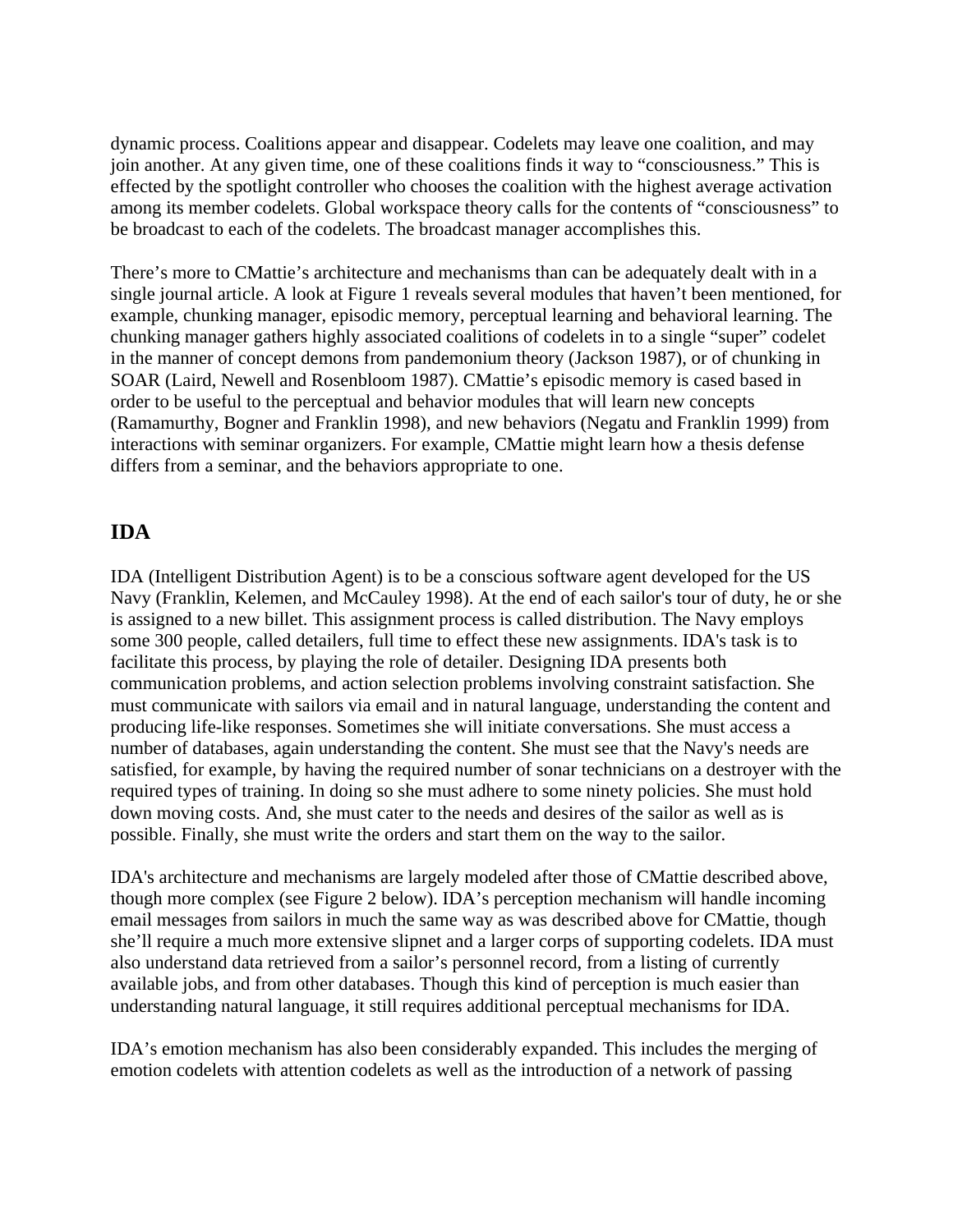activation that allows emotions to affect essentially all action selection (McCauley, Franklin, and Bogner 1999). Much of its role is described below. IDA's action selection mechanism, again modeled after that of CMattie but much expanded, is also described below.

Associative memory presents a particular problem for IDA that didn't occur for CMattie. Kenerva's sparse distributed memory, as described above, requires large cues for successful retrieval. Some seventy percent of the focus must be filled in order guarantee convergence of a query. But in IDA's context associations must be made say to just a sailor's name and social security number, or some other equally small cue. We've developed a version of associative memory for IDA that is capable of successful retrieval from almost arbitrarily small cues. A paper describing this work in being prepared.



Figure 2. The IDA Architecture (not including codelets)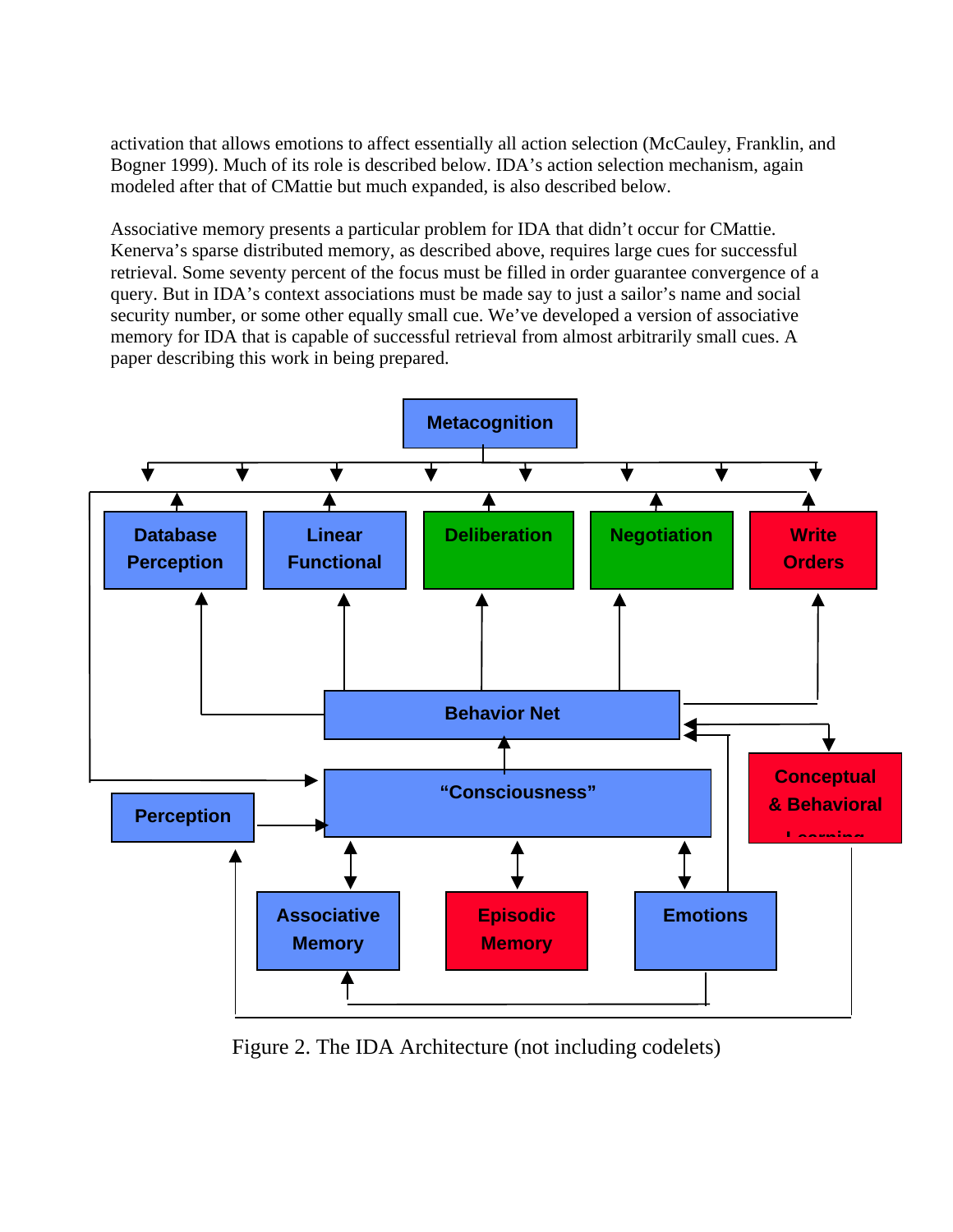IDA will need deliberative reasoning in the service of action selection, where CMattie was able to do without. This process will be described in some detail in the next section. IDA will also require natural language generation in order to negotiate with sailors about their next job. This process is described in the section called Scripted and Improvised Behaviors. Her emotions will be involved in both of these activities as also described below. Metacognition for IDA is still in the planning stage, but we hope to learn from metacognition in CMattie.

### **Architectures for Behavior Control**

Both CMattie and IDA depend on a behavior net (Maes 1990) for high-level action selection in the service of built-in drives, the primary motivators. Each has several distinct drives operating in parallel. These drives vary in urgency as time passes and the environment changes. Behaviors are typically mid-level actions, many depending on several codelets for their execution. From the point of view of global workspace theory, a behavior is a goal context. Each such context is a collection of processes, or in our case, a collection of codelets. A behavior can be almost identified with its codelets. A behavior net is composed of behaviors and their various links, along with goals and drives. A behavior looks very much like a production rule, having preconditions as well as additions and deletions. A behavior is distinguished from a production rule by the presence of an activation, a number indicating some kind of strength level. Each behavior occupies a node in a digraph (directed graph). The three types of links of the digraph are completely determined by the behaviors. If a behavior X will add a proposition b, which is on behavior Y's precondition list, then put a successor link from X to Y. There may be several such propositions resulting in several links between the same nodes. Next, whenever you put in a successor going one way, put a predecessor link going the other. Finally, suppose you have a proposition m on behavior Y's delete list that is also a precondition for behavior X. In such a case, draw a conflictor link from X to Y, which is to be inhibitory rather than excitatory.

As in connectionist models, this digraph spreads activation. The activation comes from activation stored in the behaviors themselves, from the environment, from drives, and from internal states. The environment awards activation to a behavior for each of its true preconditions. The more relevant it is to the current situation, the more activation it's going to receive from the environment. This source of activation tends to make the system opportunistic. Each drive awards activation to every behavior that, by being active, will satisfy that drive. This source of activation tends to make the system goal directed. Certain internal states of the agent can also send activation to the behavior net. This activation, for example, might come from a coalition of codelets responding to a "conscious" broadcast. Finally, activation spreads from behavior to behavior along links. Along successor links, one behavior strengthens those behaviors whose preconditions it can help fulfill by sending them activation. Along predecessor links, one behavior strengthens any other behavior whose add list fulfills one of its own preconditions. A behavior sends inhibition along a conflictor link to any other behavior that can delete one of its true preconditions, thereby weakening it. Every conflictor link is inhibitory. Call a behavior *executable* if all of its preconditions are satisfied. To be acted upon a behavior must be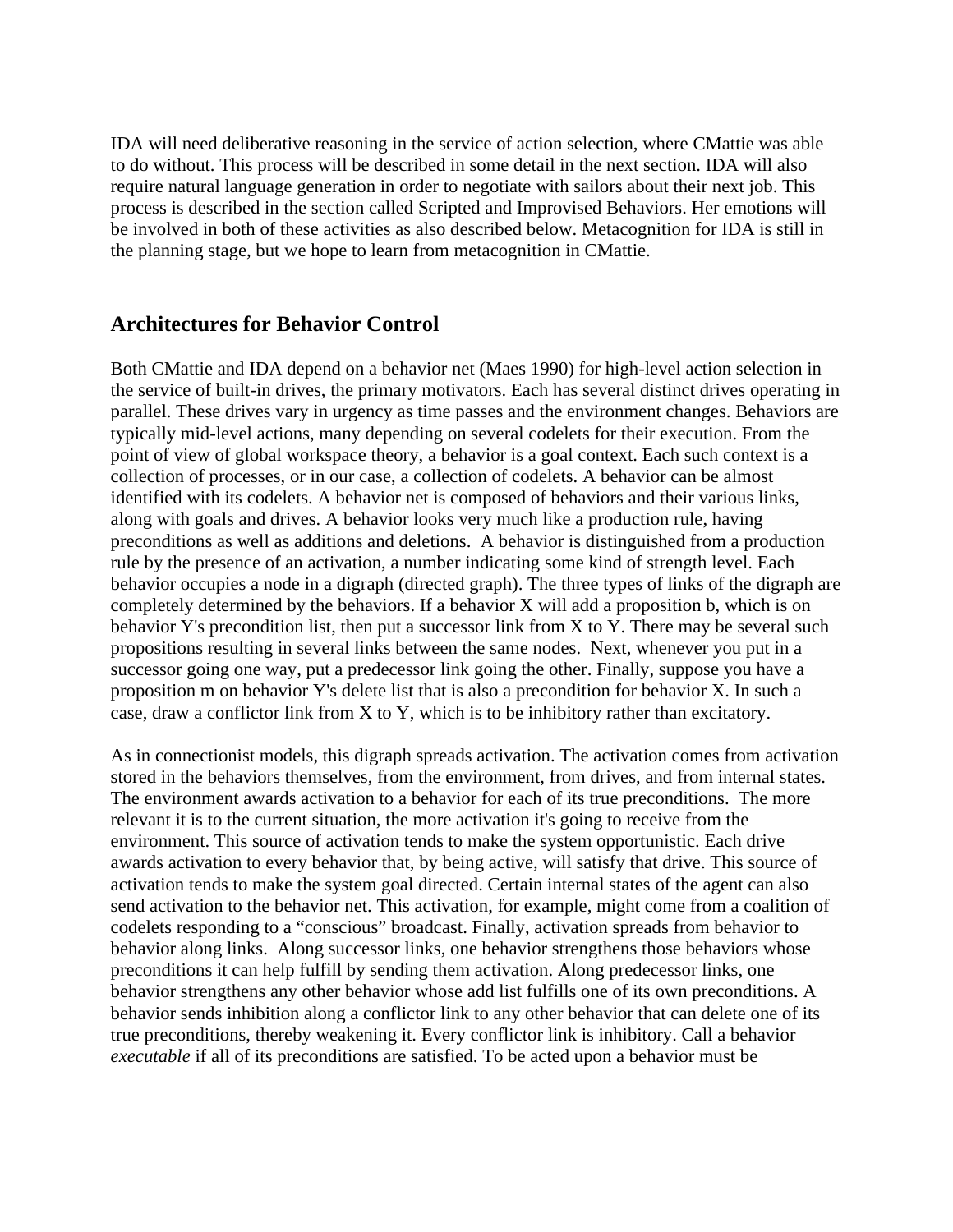executable, must have activation over threshold, and must have the highest such activation. Behavior nets produce flexible, tunable action selection for these agents.

Action selection via behavior net suffices for CMattie due to her relatively constrained domain. IDA's domain is much more complex, and requires deliberation in the sense of creating possible scenarios, partial plans of actions, and choosing between them. For example, suppose IDA is considering a sailor and several possible jobs, all seemingly suitable. She must construct a scenario for each of these possible billets. In each scenario the sailor leaves his or her current position during a certain time interval, spends a specified length of time on leave, possibly reports to a training facility on a certain date, and, after travel time, arrives at the new billet with in a given time frame. Such scenarios are valued on how well they fit the temporal constraints and on moving and training costs.

Scenarios are composed of scenes. IDA's scenes are organized around events. Each scene may require objects, actors, concepts, relations, and schema represented by frames. They are constructed in a computational workspace corresponding to working memory in humans. We use Barsalou's perceptual symbol systems as a guide (1999). The perceptual/conceptual knowledge base of this agent takes the form of a semantic net with activation called the slipnet. The name is taken from the Copycat architecture that employs a similar construct (Hofstadter and Mitchell, 1994). Nodes of the slipnet constitute the agent's perceptual symbols. Pieces of the slipnet containing nodes and links, together with codelets whose task it is to copy the piece to working memory constitute Barsalou's perceptual symbol simulators. These perceptual symbols are used to construct scenes in working memory. The scenes are strung together to form scenarios. The work is done by deliberation codelets. Evaluation of scenarios is also done by codelets.

Deliberation, as in humans, is mediated by the "consciousness" mechanism. Imagine IDA in the context of a behavior stream whose goal is to find a billet for a particular sailor. (Figure 2 above should help in following this description.) Perhaps a behavior executes to read appropriate items from the sailor's personnel database record. Then, possibly, comes a behavior to locate the currently available billets. Next might be a behavior that runs each billet and that sailor through IDA's constraint satisfaction module, producing a small number of candidate billets. Finally a deliberation behavior may be executed that sends deliberation codelets to working memory together with codelets carrying billet information. A particular billet's codelets wins its way into "consciousness." Scenario building codelets respond to the broadcast and begin creating scenes. This scenario building process, again as in humans, has both it's "unconscious" and its "conscious" activities. Eventually scenarios are created and evaluated for each candidate billet and one of them is chosen. Thus we have behavior control via deliberation.

The details of the interaction between the behavior net, the "consciousness" mechanism, and the workspace (working memory) are rather complex. Let's trace through the beginning of the creation of a hypothetical scenario. Suppose in the context of a particular sailor, information concerning a given candidate job is currently in the workspace. This might include such items as location, time interval to report, job skills required, etc. It would also include a priority assigned by the Navy, and by this point in the action, a numeric measure of fitness, that is, of how well this combination of sailor/job satisfies the various constraints involved, mostly by Navy policy.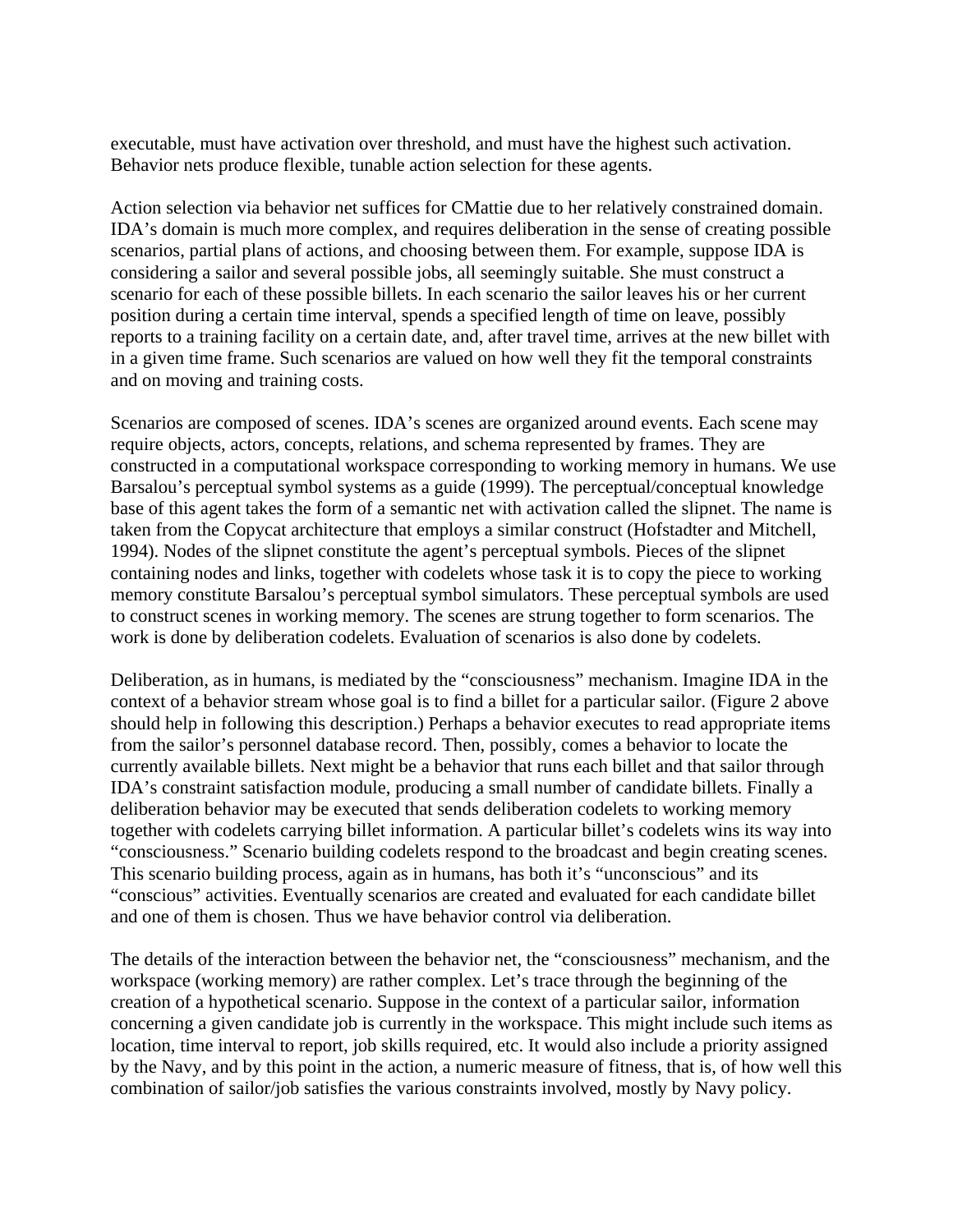Here's how the creation of a scenario might begin. An attention codelet, noting that all candidate jobs in the workspace have been measured for fitness, chooses our given job for a scenario on the basis of its fitness. This codelet then greatly increases its activation and gathers information bearing codelets carrying information about this job, and the collection becomes active (joins the playing field). Due to their strong associations, this collection of codelets becomes a coalition. Due to their high activation, this coalition eventually occupies the spotlight of "consciousness" and the information carried is broadcast to all codelets. Here the role of "consciousness" as a recruiter of relevant resources is illustrated. Among the codelets receiving the broadcast is a collection of relevant codelets each of whom will bind its variables to some of the information being broadcast. Together they cause a goal structure, consisting of the goal to have created a scenario and the necessary behavior streams, to be instantiated as part of the behavior net. When the first behavior in this structure is executed, its associated codelets start a new scenario in the workspace with the first event being an arrive-no-later-than-date derived within the required interval. Note that the interaction just described between "consciousness" and the behavior net constitutes a major departure from Maes' original concept, and makes Tyrrell's criticisms moot (1994).

This same process, beginning with an attention codelet noticing that a scenario has begun with an arrive-no-later-than-date, gathers information codelets having to do with the sailor's detachment from his or her current command. These go through the "consciousness" process, including the behavior net, with the result being a new detachment-date added to the emerging scenario. Scenes are all added in this way. Adjustments in dates are made by the same process, as is the decision to keep this scenario or give up on it.

# **Emotions and Goal-based Behaviors**

In both CMattie and IDA we include mechanisms for emotions (McCauley and Franklin 1998). CMattie, for example may "experience" such emotions as guilt at not getting an announcement out on time, frustration at not understanding a message, and anxiety at not knowing the speaker and title of an impending seminar. Action selection will be influenced by emotions via their effect on drives, modeling recent work on human action selection (Damasio 1994). For example, anxiety over not having information about a scheduled seminar may lead to increased activation output from the drive to send reminders.

CMattie can "experience" four basic emotions, anger, fear, happiness and sadness. These emotions can vary in intensity as indicated by their activation levels. For example, anger can vary from mild annoyance to rage as its activation rises. A four vector containing the current activations of these four basic emotions represents CMattie's current emotional state. Like humans, there's always some emotional state however slight. Also like humans, her current emotional state is often some complex combination of basic emotions. The effect of emotions on codelets, drives, etc. varies with their intensity. Fear brought on by an imminent shutdown message might be expected to strengthen CMattie's self-preservation drive resulting in additional activation going from it into the behavior net.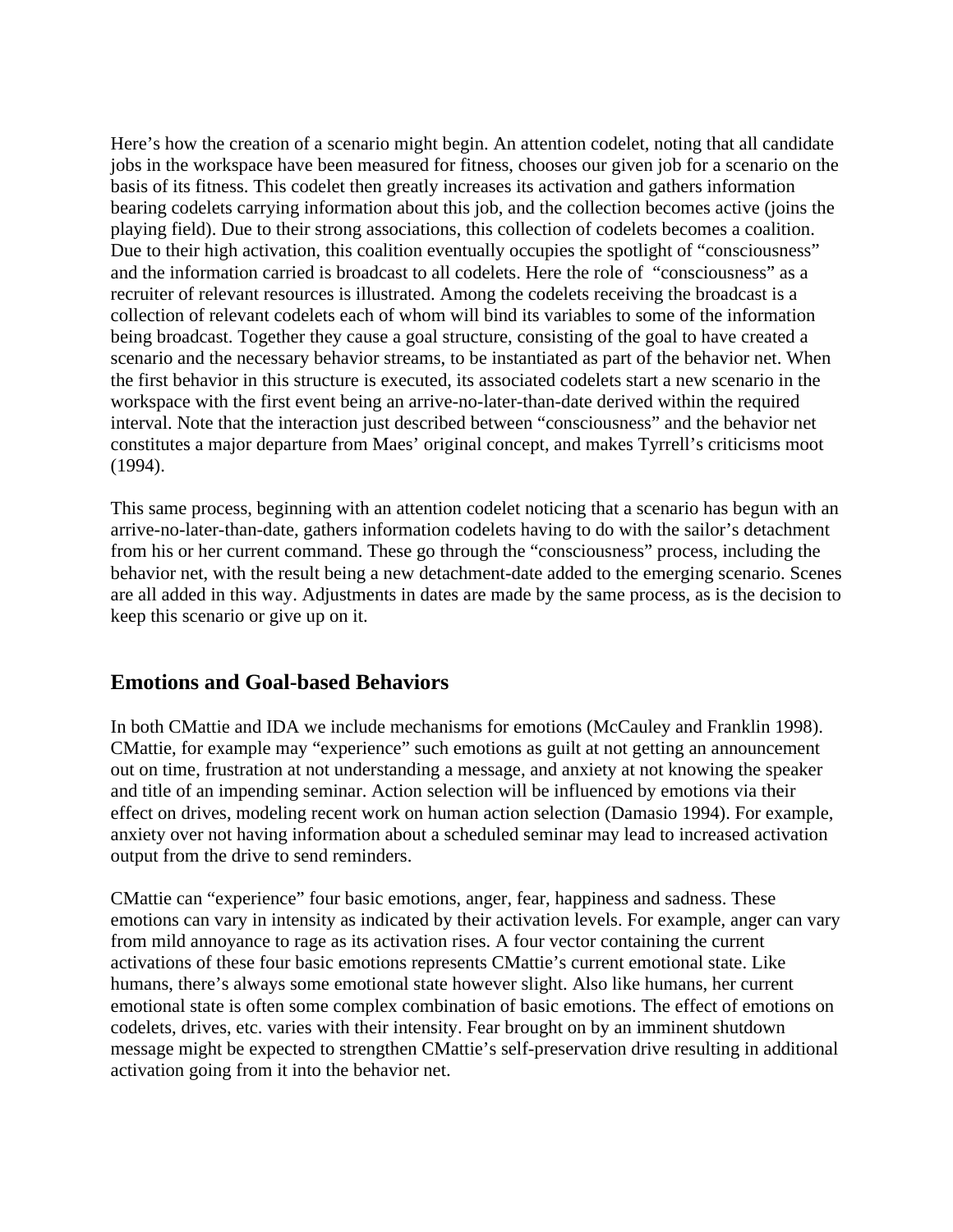CMattie's emotional codelets serve to change her emotional state. When its preconditions are satisfied, an emotional codelet will enhance or diminish one of the four basic emotions. An emotion can build till saturation occurs. Repeated emotional stimuli result in habituation. That is, a repeatedly stimulated emotion codelet will be less intense at each repetition (see McCauley and Franklin 1998 for details). As a result, repeated emotional stimuli have less effect on the action selection of these agents with each repetition. Emotion codelets can also combine to implement more complex secondary emotions that act by affecting more than one basic emotion at once. Emotion codelets also serve to enhance or diminish the activation of other codelets (McCauley, Franklin and Bogner 1999). For example, an attention codelet with additional emotional activation will be more likely to form a coalition that competes well for the spotlight of "consciousness." As mentioned above, emotion codelets also act to increase or decrease the strength of drives, thereby influencing CMattie's choice of behaviors in another way. Otherwise, emotion codelets affect behaviors only through their associated codelets. They play no direct role in the behavior net.

We expect the inclusion of emotions in these agents to result in more flexible, more appropriate, more human-like decision making as it does in humans (Damasio 1994, Rolls 1999). Whether or not this expectation will be fulfilled must await experimentation with IDA. The domain of CMattie is probably too simple for a difference between decision making with and without emotions to be apparent. Nonetheless, we do intend to perform such experiments on CMattie.

# **Scripted and Improvised Behaviors**

CMattie's behaviors consist almost entirely of sending email messages to seminar organizers, attendees and the system administrator. In every case these messages are composed by codelets filling out templates, that is scripts with blanks allowing them to be specialized to suit the current situation. This is even true when CMattie is in the process of learning new concepts and/or behavior via interactions with organizers (Ramamurthy, Bogner and Franklin 1998). If, for example, she writes, "If a colloquium is different from a seminar, how is it different?" she has filled in a template adding "seminar" and "colloquium." Of course, she has to be able to understand the reply.

IDA, on the other hand, must be able to respond to quite varied email messages from sailors concerning their next assignment. Many ideas from these messages will be about standard requests and can be answered with a script. It may be that all such can be so answered. We're currently cataloging such ideas, and will soon begin producing appropriate scripts. But, what of the rare idea that isn't found in our catalog? If it's something about which IDA has no knowledge she, like a human, will not be capable of any intelligent response except, possibly, to try to learn. If IDA knows something of the subject of the idea, this knowledge will likely be found in her slipnet. An improvised response would then be created by a language generation module working from the same principles as the deliberation module described above. Improvised linguistic structures created in the workspace might be combined with scripts to produce an appropriate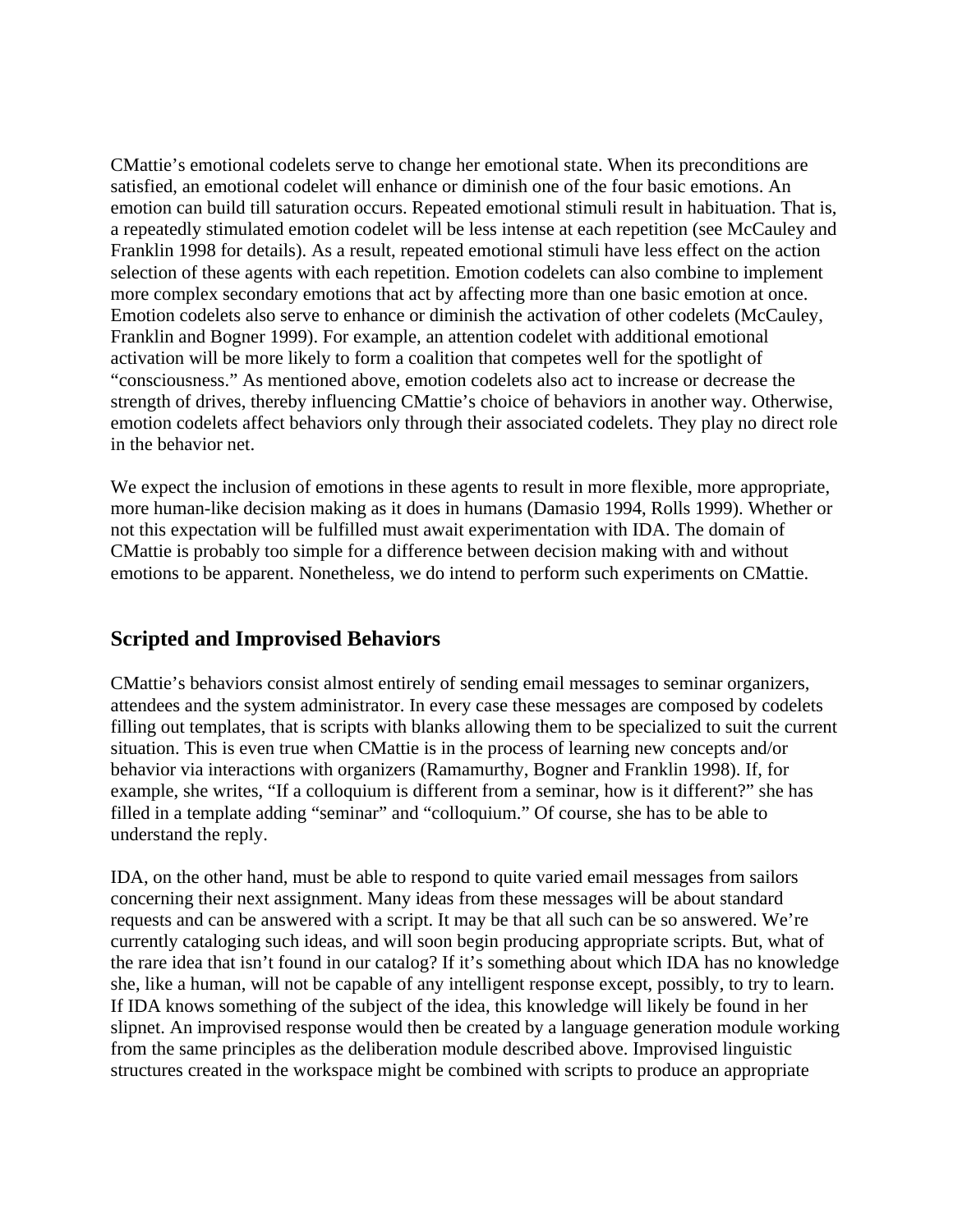response. All this would be controlled by a stream of behaviors in IDA's behavior net, and would be mediated by her "consciousness" mechanism.

In particular, IDA must compose a message offering the sailor a choice of one, two or sometimes three jobs. In this situation the jobs have already been chosen and the needed information concerning them are present in the workspace. The same back and forth to "consciousness" process is used as described at the end of the section entitled Archictectures for Behavior Control above. An attention codelet, noting that the decisions on which jobs to offer have been made, brings to "consciousness" the need for a message offering the jobs. Information codelets, responding to the content of the "conscious" broadcast, instantiate into the behavior net a goal structure to write an offering message. The codelets associated with the first behavior to be executed from that structure will write a salutation for that message appropriate to the sailor's occupation and pay grade. Another attention codelet will bring to "consciousness" the number of jobs to be offered and the need for an introductory paragraph. The responding information codelets will send activation to the appropriate behavior resulting in its codelets writing that paragraph from a built-in script into the workspace. The same process will next bring into the workspace a paragraph describing the first job to be offered. Note that different jobs will require very different such paragraphs. The appropriate information codelets for the particular kind of job in question will be recruited by the "conscious" broadcast, eventually resulting in the appropriate paragraph being written to the workspace. Some modification may be made by codelets. The same process will continue until the message is composed. This is a much more complex process than that used by CMattie. It's designed this way to accommodate the more individual nature of each message. It's a scripted language generation with modifications.

# **Concluding Remarks**

The "conscious" software agent architecture offers a promising vehicle for producing autonomous software agents that are life-like in their interactions with humans via email. They will be life-like in that they understand the human correspondent's natural language and are able to respond, also in natural language. The architecture and mechanisms underlying these abilities are, themselves, life-like in that they are modeled after human cognition and consciousness. Such "conscious" software agents show promise of being able to duplicate the tasks of many different human information agents.

We've also proposed these agents as embodying conceptual and computational models of human consciousness and cognition. As such they promise to yield testable hypotheses for the cognitive scientists and for the cognitive neuroscientists. As mentioned above each design decision made during the development of the functioning of the agents translates into the hypothesis that humans function in the same way. As mentioned above, a paper proposing a number of such hypotheses is being prepared. Here's one example from that paper. Cognitive scientists seem to be agreed that enough conscious attention is highly correlated with learning (Baars 1997, p. 161). He goes on to say that "[t]here is a long and still unresolved controversy whether learning can occur without consciousness..." Our model posits a "yes, it can happen" answer to the question,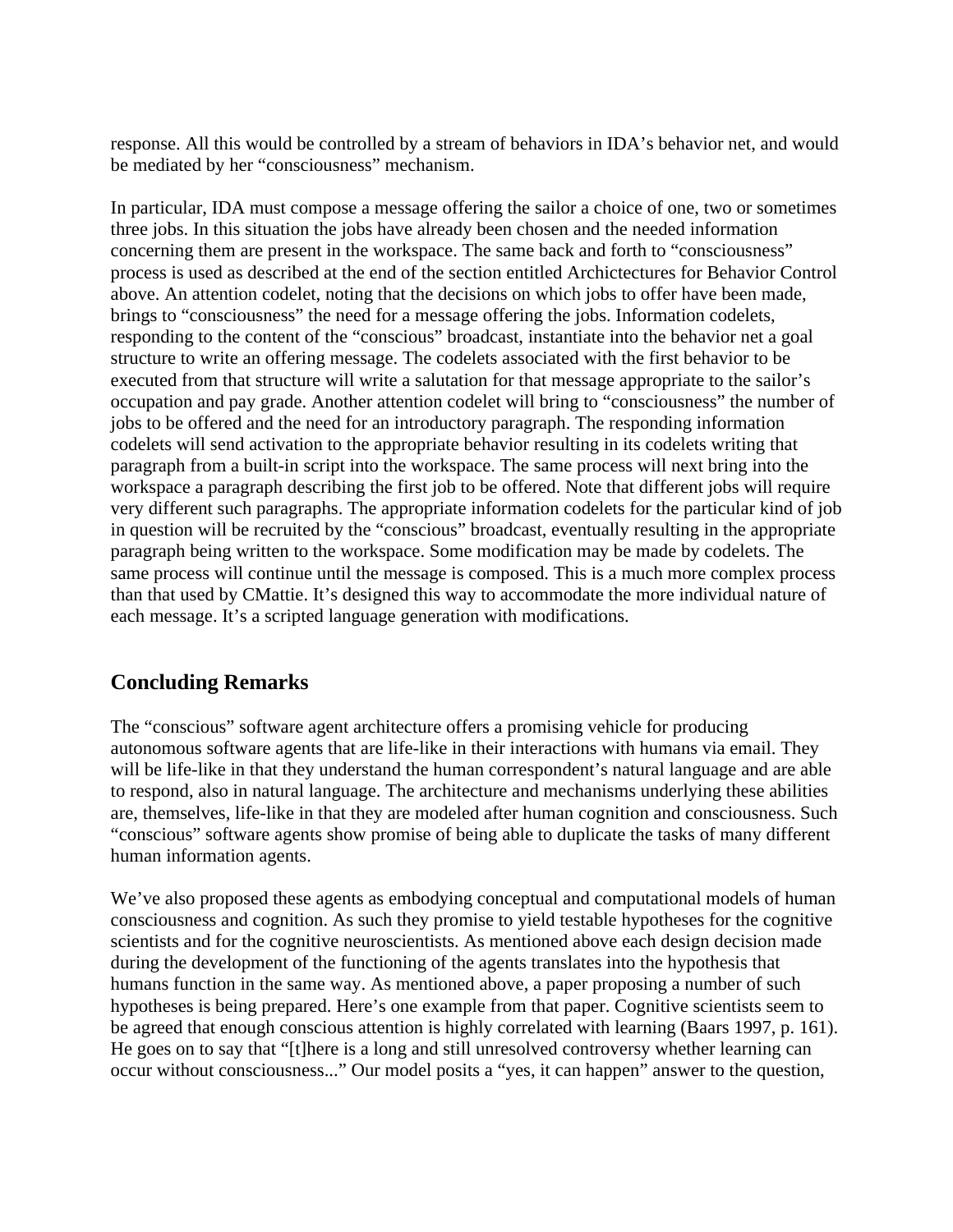and suggests a mechanism for it happening. Suppose an attention codelet, intent on bringing certain information to "consciousness," becomes active, gathers the necessary information codelets, and competes for the spotlight of "consciousness." The information carried by the coalition and intended for broadcast (to become "conscious") is written to the focus when all this happens. If this coalition loses the competition for the spotlight, some other facts are broadcast and, shortly thereafter, the contents of the focus are written to associative memory. Those contents can include the information that never made it to "consciousness." This hypothesis, while no doubt testable, is well known and "notoriously difficult." We hope that many of our hypotheses will prove to be less well known and more tractable.

A quick look at the diagrams shown above together with skimming this paper shows that these agents are both quite complex, though IDA will be an order of magnitude more complex than CMattie. Intelligence never comes cheaply. Wilson's Animat is a prime example (1991). There we have a very simple artificial animal in an absurdly simple environment (rocks, trees and food) having an awful time learning to find food. Our "conscious" software agents require a tremendous amount of knowledge engineering to gather the needed expertise. All this is on top of a complex architecture and underlying mechanisms. CMattie runs to about a quarter of a million lines of Java code. IDA may well require ten times as much. The many independent threads (each codelet requires its own thread) demand high-powered processors. "Conscious" software agents will never be cheap and easy, though the development tools on our to do list should help.

The mechanisms employed in our "conscious" software agents partake generously of the "new AI" with their multi-agents (codelets), their passing of activation everywhere, their behavior nets, slipnets, and classifiers. The design is based directly on my action selection paradigm of mind (Franklin 1995, 1997), which is closely related to the enactive paradigm of Varela, Thompson and Rosch. Both are squarely within the situated cognition camp. Our goals with these agents include both cognitive modeling and the creation of useful, more human-like, information agents. The cognitive modeling side led to our particular choices of mechanisms. I suspect CMattie could have as well been design along classical AI lines. I doubt that those symbolic techniques would have sufficed for IDA, though I have no evidence to back this up. Experimentation with CMattie is just beginning. Evaluation of her performance promises to be straightforward. Comparison with other agents and their mechanisms will, no doubt, prove less so. IDA is entering the implementation phase. Evaluating her performance is expected to be singularly difficult since she's to take the place of a human detailer and the Navy has no way of effectively evaluating their performance.

#### **References**

Ackley, David, and Michael Liittman (1992). Interactions between Learning and Evolution. In Artificial Life II. (Langton, et al, ed.) Redwood City, CA: Addison-Wesley, 487-509.

Allen, J. J. 1995. *Natural Language Understanding*. Benjamin; Cummings.

Baars, B. J. (1988). A Cognitive Theory of Consciousness. Cambridge: Cambridge University Press.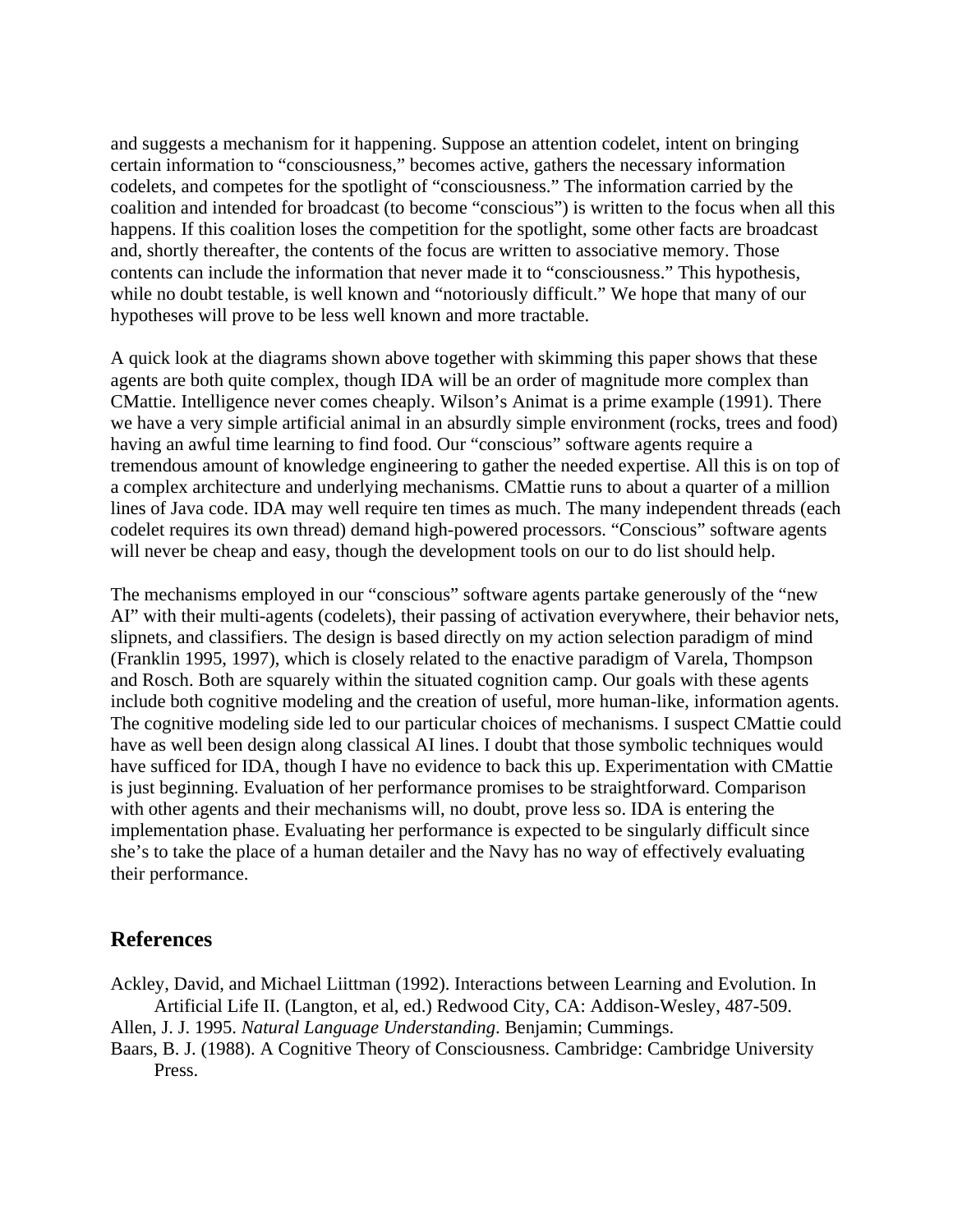Baars, B. J. (1997). In the Theater of Consciousness. Oxford: Oxford University Press.

Barsalou, L.W. (1999), Perceptual Symbol Systems, Behavioral and Brain Sciences. 22, 577-609

Bogner, M. (1998) Creating a "conscious" agent. Master's thesis, The University of Memphis.

- Bogner, Myles, Uma Ramamurthy, and Stan Franklin (2000). "Consciousness" and Conceptual Learning in a Socially Situated Agent. in Kerstin Dautenhahn ed. Human Cognition and Social Agent Technology
- Bogner, Myles, Stan Franklin, Art Graesser and Bernard Baars (in preparation), Hypotheses From "Conscious" Software.
- Brooks, Rodney A. (1997), The Cog Project. J. of the Robotics Society of Japan, 15, 968-70.
- Damasio, A. R. (1994) Descartes' Error, New York: Gosset/Putnam Press.
- Franklin, Stan (1995) Artificial Minds, Cambridge, MA:MIT Press.
- Franklin, Stan. (1997) Autonomous Agents as Embodied AI, Cybernetics and Systems. Special Issue on Epistemological Aspects of Embodied AI 28:6 499-520.
- Franklin, Stan, Arpad Kelemen, and Lee McCauley (1998), IDA: A Cognitive Agent Architecture, Proceedings of the IEEE Conference on Systems, Man and Cybernetics, 2646-2651.
- Franklin, S. & Graesser, A. (1997) Is it an Agent, or just a Program?: A Taxonomy for Autonomous Agents. Intelligent Agents III, Berlin: Springer Verlag, 21-35.
- Franklin, Stan and Graesser, Art. (1999). Models of consciousness. Consciousness and Cognition. 8 285-305.
- Hofstadter, D. R. and Mitchell, M. (1994), "The Copycat Project: A model of mental fluidity and analogy-making." In Holyoak, K.J. & Barnden, J.A. (Eds.) Advances in connectionist and neural computation theory, Vol. 2: Analogical connections. Norwood, N.J.: Ablex.
- Holland, J. H. (1986), "A Mathematical Framework for Studying Learning in Classifier Systems." *Physica* 22 D:307–317. (Also in Evolution, Games andLearning. Farmer, J. D., Lapedes, A., Packard, N. H., and Wendroff, B. (eds.). NorthHolland (Amsterdam)).
- Jackson, J. V. (1987). Idea for a Mind. *Siggart* Newsletter, 181:23–26.
- Kanerva, Pentti (1988), Sparse Distributed Memory, Cambridge MA: The MIT Press.
- Laird, J.E., A. Newell and P.S. Rosenbloom (1987), SOAR:An Architecture for General Intelligence, Artificial Intelligence, 33:1-64.
- Mauldin, M. L. (1994) Chatterbots, Tinymuds, And The Turing Test: Entering The Loebner Prize Competition. In: Proceedings of the Twelfth National Conference on Artificial Intelligence, AAAI Press, 16-21.
- Maes, Pattie (1989), 'How to do the right thing', Connection Science, 1:3, 291-323.
- McCauley, Thomas L. and Stan Franklin (1998) An Architecture for Emotion, AAAI Fall Symposium "Emotional and Intelligent: The Tangled Knot of Cognition" Menlo Park, CA: AAAI Press, 122-127.
- McCauley, Lee, Franklin, Stan, and Bogner, Myles.(1999). An Emotion-Based "Conscious" Software Agent Architecture. Proceedings of the International Workshop on Affect in Interactions Towards a New Generation of Interfaces, Siena, Italy, October 21-22, New York: Springer-Verlag.
- Minsky, Marvin (1985), Society of Mind,. New York: Simon and Schuster.
- Negatu, Aregahegn and Stan Franklin (1999), Behavioral learning for adaptive software agents, Intelligent Systems: ISCA 5th International Conference